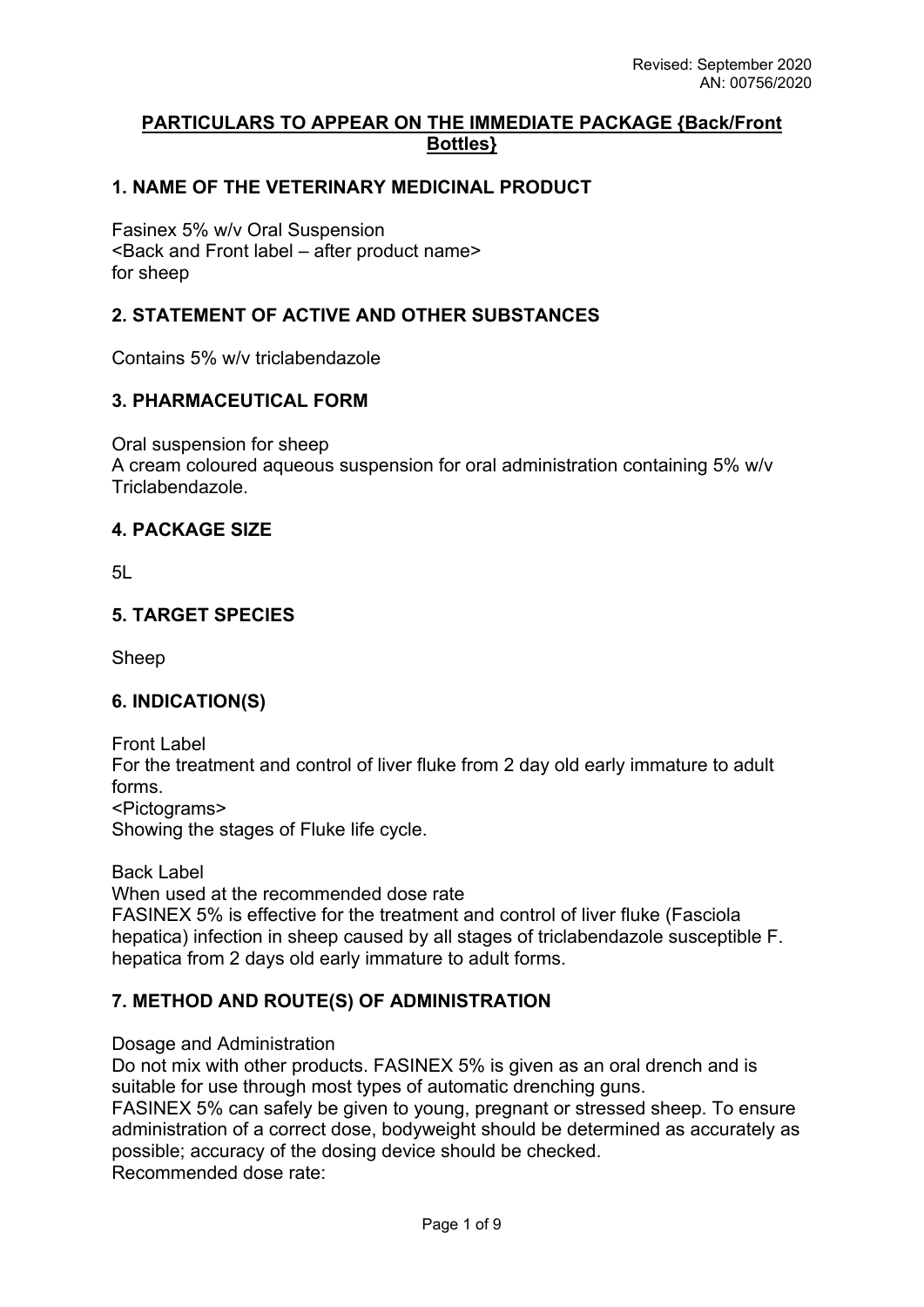10 mg triclabendazole/kg bodyweight i.e. 1 ml FASINEX 5% per 5 kg bodyweight. For each additional 5 kg add 1 ml to the dose.

Dosing Programme

Routine flock treatment (high risk areas): As a guide, dose all sheep exposed to fluke infected pastures preventatively at regular intervals of 10 weeks from March/April through to October/November. A dose in January may also be required. All animals grazing the pasture should be treated at these times. Any bought-in sheep should be dosed before joining the main flock. Veterinary advice should be sought with regard to specific preventative dosing regimes.

Routine flock treatment (moderate risk fluke areas):

As a guide, dose all sheep exposed to fluke infected pasture at regular intervals of 10 weeks throughout the fluke season, usually from September to January/February. An additional preventative treatment in the spring will assist in reducing the amount of new infection on pasture in the following autumn. Any bought-in sheep should be dosed before joining the main flock.

Treatment of acute outbreaks: The flock should be treated immediately after diagnosis is reached. Veterinary advice should be sought for subsequent dosing intervals.

<Back Label – Dosae table with pictograms of Sheep, Measuring Cyclinder and Bottle>

| Animal weight | Dose of FASINEX 5%                       | Number of doses per pack |
|---------------|------------------------------------------|--------------------------|
| $10$ kg       | 2 <sub>m</sub>                           | 2500                     |
| $11 - 15$ kg  | 3ml                                      | 1666                     |
| $16 - 20$ kg  | 4 ml                                     | 1250                     |
| $21 - 25$ kg  | 5 <sub>ml</sub>                          | 1000                     |
| $26 - 30$ kg  | 6 ml                                     | 833                      |
| $31 - 40$ kg  | 8 ml                                     | 625                      |
| $41 - 50$ kg  | $10 \mathrm{m}$                          | 500                      |
| $51 - 60$ kg  | $12 \mathrm{ml}$                         | 416                      |
|               | SHAKE THE COTAINER THOROUGHLY BEFORE USE |                          |



**8. WITHDRAWAL PERIOD**

Animals must not be slaughtered for human consumption during treatment. Sheep may be slaughtered for human consumption only after 56 days from the last treatment. Not authorised for use in ewes producing milk for human consumption including during the dry period. Do not use within 1 year prior to the first lambing in ewes intended to produce milk for human consumption.

## **9. SPECIAL WARNING(S), IF NECESSARY**

<Back Label – towards bottle neck, Diagram of bottle closure> FOR A PROPER CLOSURE, PRESS IN THE CENTRE OF THE LID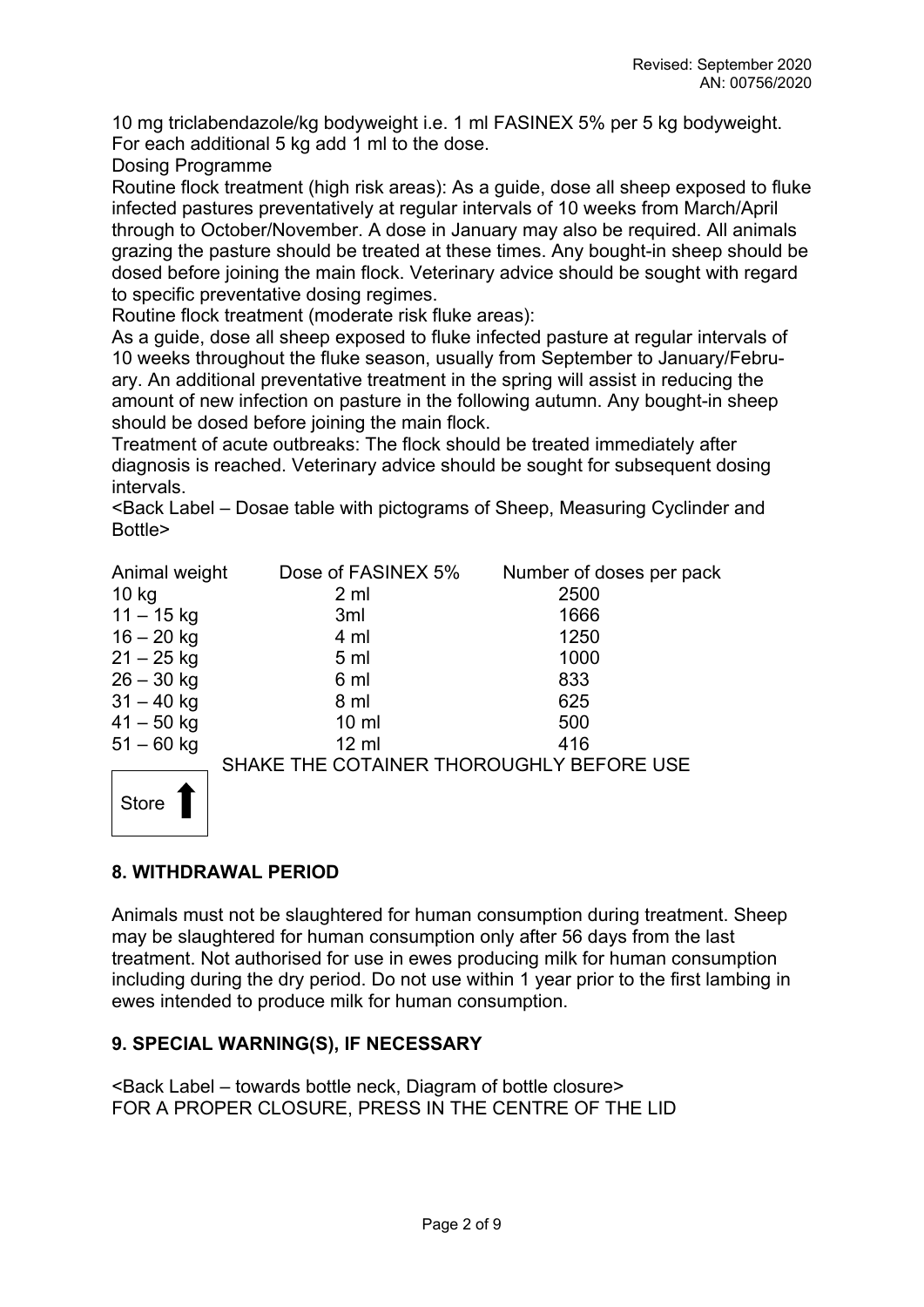### Operator Warnings

When using do not eat, drink or smoke. Wash splashes from eyes and skin immediately. Take off immediately any contaminated clothing.

Wash hands and exposed skin before meals and after work.

Do not contaminate ponds, waterways or ditches with the product or used container. Use unaltered from original container. Clean drenching equipment before and after use.

### Contra-indications, Warnings etc.

Anthelmintics are agents that destroy or result in the expulsion of susceptible parasitic worms. Parasite resistance to a particular class of anthelmintic may develop following frequent, repeated use of an anthelmintic of that class. To reduce this risk, dosing programmes should be discussed with a veterinary surgeon. FASINEX 5% contains the anthelmintic Triclabendazole. Fluke (Fasciola hepatica) resistance to triclabendazole has been identified and losses associated with resistant strains of fluke in sheep flocks treated with triclabendazole can be significant.

Care should be taken to avoid the following practices because they increase the risk of development of resistance and could ultimately result in ineffective therapy:

- Too frequent and repeated use of anthelmintics
- from the same class, over an extended period of time.
- Underdosing, which may be due to underestimation of body weight, misadministration of the product, or lack of calibration of the dosing device (if any).

Suspected clinical cases of resistance to anthelmintics should be further investigated using appropriate tests (e.g. Faecal Egg Count Reduction Test). Where the results of the test(s) strongly suggest resistance to a particular anthelmintic, an anthelmintic belonging to another pharmacological class and having a different mode of action should be used.

Resistance to triclabendazole has been reported in Fasciola species in small ruminants in a number of countries including the EU. Therefore the use of this product should be based on local (regional, farm) epidemiological information about the susceptibility of the Fasciola species and recommendations on how to limit further selection for resistance to anthelmintics.

If signs of fascioliasis continue after treatment with FASINEX 5%, DO NOT REPEAT THE DOSE and do not dose with other products containing triclabendazole. Seek veterinary advice. If resistance is suspected or confirmed,

you should change active ingredient on veterinary advice.

The product can be used in pregnant ewes not producing milk for human consumption. Not authorised for use in ewes producing milk for human consumption including during the dry period.

## **10. EXPIRY DATE**

EXP:

## **11. SPECIAL STORAGE CONDITIONS**

Protect from freezing. Do not store above 25˚C. Store in tightly closed original container. Protect from light. For animal treatment only.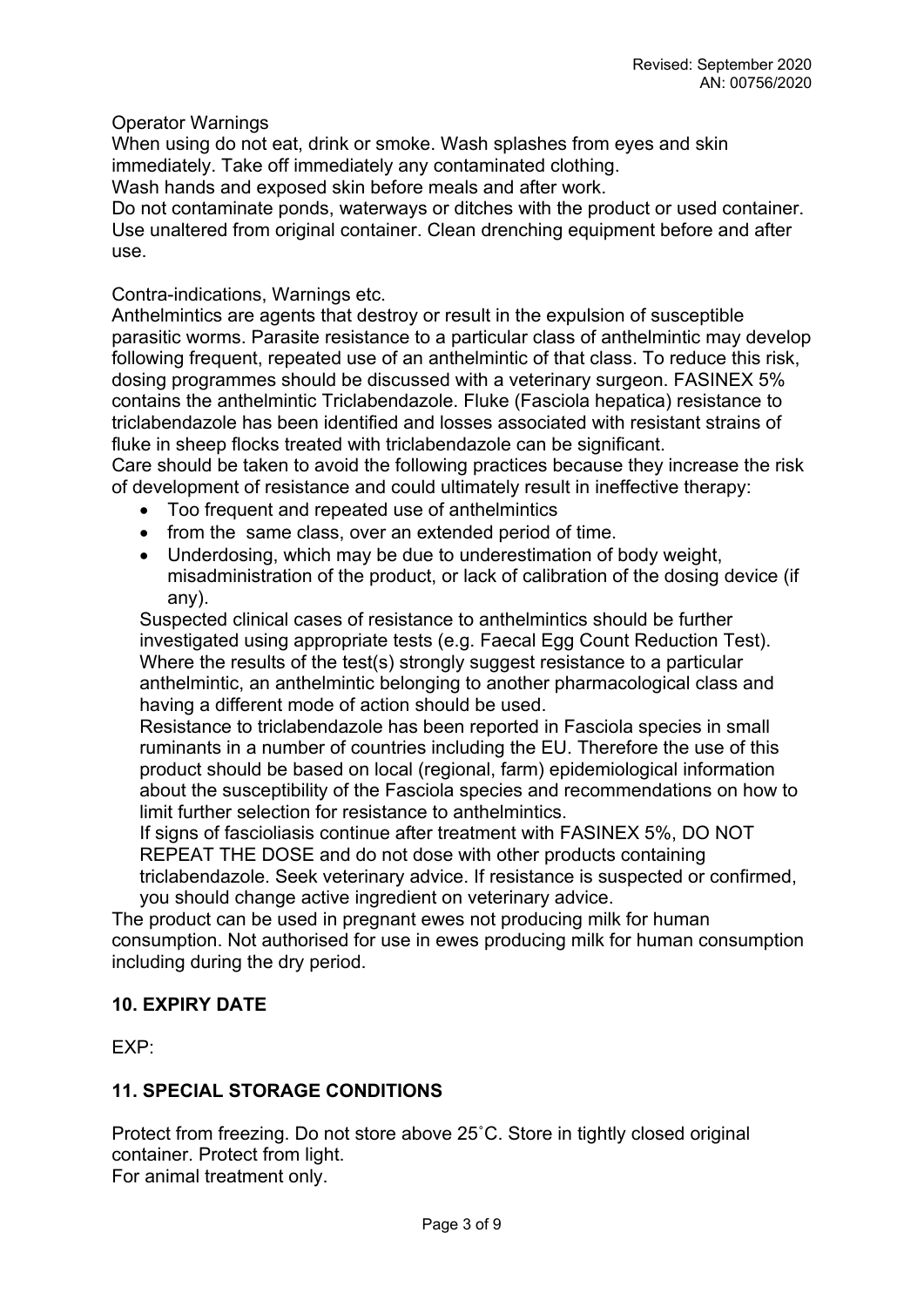### **12. SPECIFIC PRECAUTIONS FOR THE DISPOSAL OF UNUSED PRODUCTS OR WASTE MATERIALS, IF ANY**

Dispose of any unused product and empty containers in accordance with guidelines from your local waste regulation authority.

## **13. THE WORDS "FOR ANIMAL TREATMENT ONLY" AND CONDITIONS OR RESTRICTIONS REGARDING SUPPLY AND USE IF APPLICABLE** *[Distribution category]*

To be supplied only on veterinary prescript

POM-VPS

POM-VPS products may only be supplied in accordance with a prescription from a Registered Qualified Person (RQP) as follows: (i) a

registered veterinary surgeon; (ii) a registered pharmacist, or (iii) a registered suitably qualified person (SQP).

# **14. THE WORDS "KEEP OUT OF THE SIGHT AND REACH OF CHILDREN"**

Keep out of reach and sight of children Shake thoroughly before use

## **15. NAME AND ADDRESS OF THE MARKETING AUTHORISATION HOLDER**

Manufacturer for the batch release: Argenta Dundee Limited Kinnoull Road Dunsinane Industrial Estate Dundee DD2 3XR United Kingdom

Elanco France S.A.S. 26 rue de la Chapelle, 68330 Huningue, France

MA Holder: Elanco Europe Ltd Form 2, Bartley Way Bartley Wood Business Park Hook, RG27 9XA, UK Tel: 01256 353131

# **16. MARKETING AUTHORISATION NUMBER**

Vm 00879/4007

## **17. MANUFACTURER'S BATCH NUMBER**

Bn.: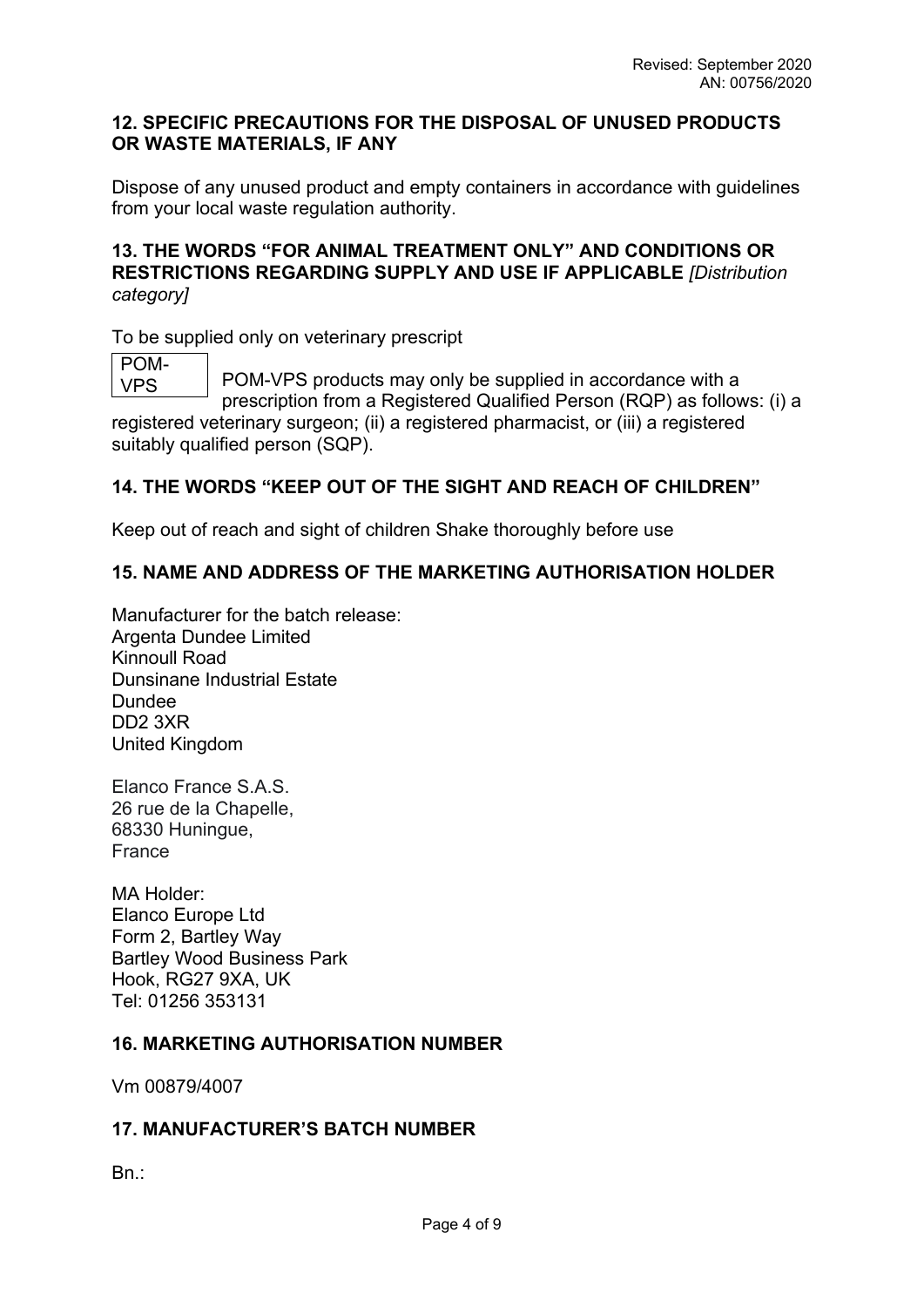#### **MINIMUM PARTICULARS TO APPEAR ON THE LABEL WHERE THERE IS NO PACKAGE LEAFLET, E.g. Concertina Labels. Front and Back Bottle.**

*[The guidance contained below is national specific only and should be used in addition to EU QRD template guidance for both the Package Leaflet AND the Outer/Immediate package, available on the EMA website.]*

## **1. NAME AND ADDRESS OF THE MARKETING AUTHORISATION HOLDER AND OF THE MANUFACTURING AUTHORISATION HOLDER RESPONSIBLE FOR BATCH RELEASE, IF DIFFERENT**

Manufacturer for the batch release: Argenta Dundee Limited Kinnoull Road Dunsinane Industrial Estate Dundee DD2 3XR United Kingdom

Elanco France S.A.S. 26 rue de la Chapelle, 68330 Huningue, France

MA Holder: Elanco Europe Ltd Form 2, Bartley Way Bartley Wood Business Park Hook, RG27 9XA, UK Tel: 01256 353131

## **2. NAME OF THE VETERINARY MEDICINAL PRODUCT**

Fasinex 5% w/v Oral Suspension <Back and Front label – after product name> for sheep

## **3. STATEMENT OF THE ACTIVE SUBSTANCE(S) AND OTHER INGREDIENTS**

Contains 5% w/v triclabendazole

## **4. PHARMACEUTICAL FORM**

Oral suspension for sheep A cream coloured aqueous suspension for oral administration containing 5% w/v Triclabendazole.

## **5. PACKAGE SIZE**

 $2.2$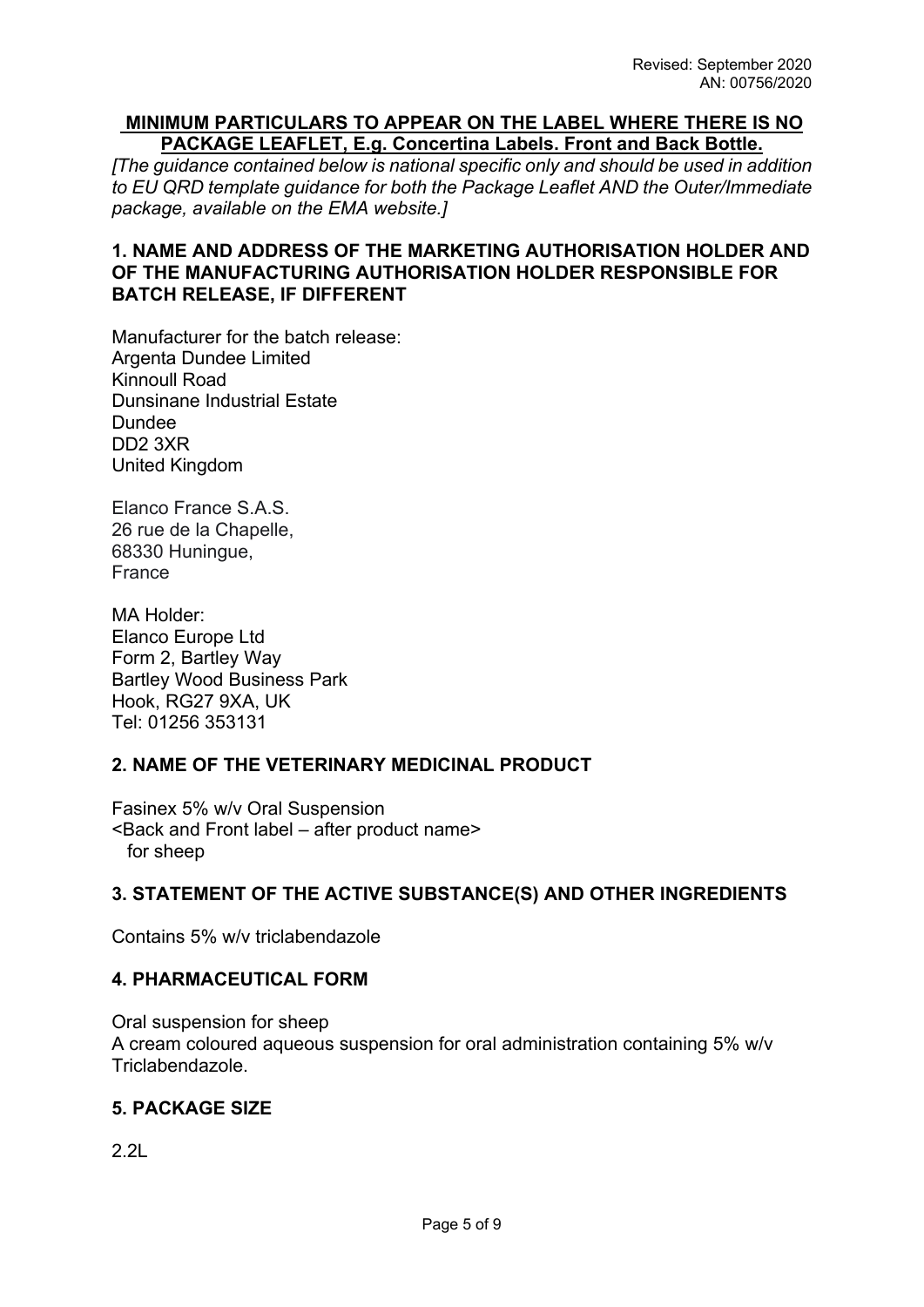## **6. INDICATION(S)**

Front Label

For the treatment and control of liver fluke from 2 day old early immature to adult forms.

<Pictograms>

Showing the stages of Fluke life cycle.

Back Label

When used at the recommended dose rate

FASINEX 5% is effective for the treatment and control of liver fluke (Fasciola hepatica) infection in sheep caused by all stages of triclabendazole susceptible F. hepatica from 2 days old early immature to adult forms.

## **7. CONTRAINDICATIONS**

Contra-indications, Warnings etc.

Anthelmintics are agents that destroy or result in the expulsion of susceptible parasitic worms. Parasite resistance to a particular class of anthelmintic may develop following frequent, repeated use of an anthelmintic of that class. To reduce this risk, dosing programmes should be discussed with a veterinary surgeon. FASINEX 5% contains the anthelmintic Triclabendazole. Fluke (Fasciola hepatica) resistance to triclabendazole has been identified and losses associated with resistant strains of fluke in sheep flocks treated with triclabendazole can be significant.

For full details of Dosing Programmes, Contraindications, warnings etc. & User Warnings, please read the full label.

#### <Heading>

Contra-indications (continued from page 1).

Care should be taken to avoid the following practices because they increase the risk of development of resistance and could ultimately result in ineffective therapy:

- Too frequent and repeated use of anthelmintics
- from the same class, over an extended period of time.
- Underdosing, which may be due to underestimation of body weight, misadministration of the product, or lack of calibration of the dosing device (if any).

Suspected clinical cases of resistance to anthelmintics should be further investigated using appropriate tests (e.g. Faecal Egg Count Reduction Test). Where the results of the test(s) strongly suggest resistance to a particular anthelmintic, an anthelmintic belonging to another pharmacological class and having a different mode of action should be used.

Resistance to triclabendazole has been reported in Fasciola species in small ruminants in a number of countries including the EU. Therefore the use of this product should be based on local (regional, farm) epidemiological information about the susceptibility of the Fasciola species and recommendations on how to limit further selection for resistance to anthelmintics.

If signs of fascioliasis continue after treatment with FASINEX 5%, DO NOT REPEAT THE DOSE and do not dose with other products containing triclabendazole. Seek veterinary advice. If resistance is suspected or confirmed, you should change active ingredient on veterinary advice.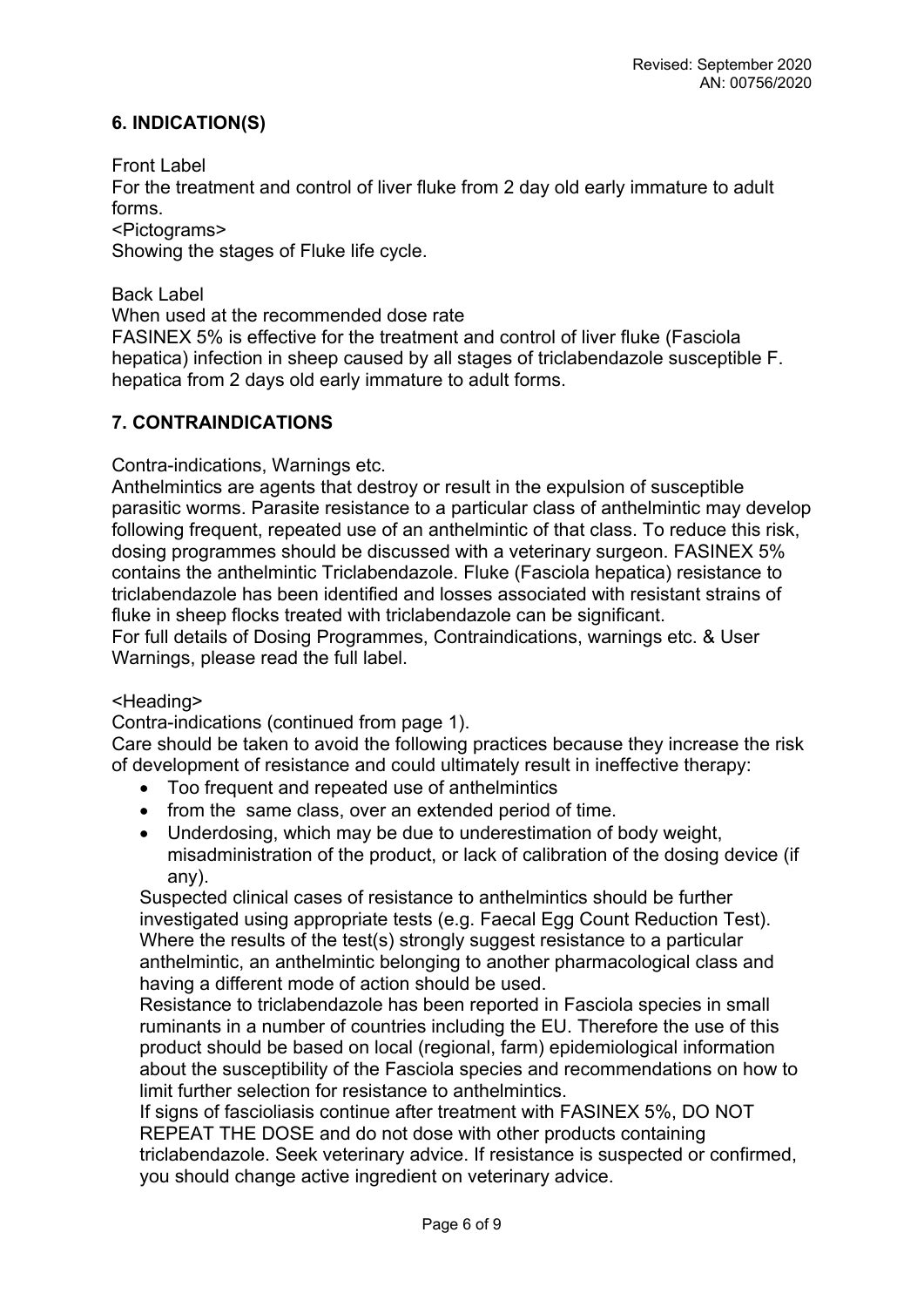The product can be used in pregnant ewes not producing milk for human consumption. Not authorised for use in ewes producing milk for human consumption including during the dry period.

## **8. ADVERSE REACTIONS**

## **9. TARGET SPECIES**

Sheep

## **10. DOSAGE FOR EACH SPECIES, ROUTE(S) AND METHOD OF ADMINISTRATION**

Dosage and Administration

Do not mix with other products. FASINEX 5% is given as an oral drench and is suitable for use through most types of automatic drenching guns.

FASINEX 5% can safely be given to young, pregnant or stressed sheep. To ensure administration of a correct dose, bodyweight should be determined as accurately as possible; accuracy of the dosing device should be checked.

Recommended dose rate:

10 mg triclabendazole/kg bodyweight i.e. 1 ml FASINEX 5% per 5 kg bodyweight. For each additional 5 kg add 1 ml to the dose.

Dosing Programme

Routine flock treatment (high risk areas): As a guide, dose all sheep exposed to fluke infected pastures preventatively at regular intervals of 10 weeks from March/April through to October/November. A dose in January may also be required. All animals grazing the pasture should be treated at these times. Any bought-in sheep should be dosed before joining the main flock. Veterinary advice should be sought with regard to specific preventative dosing regimes.

Routine flock treatment (moderate risk fluke areas):

As a guide, dose all sheep exposed to fluke infected pasture at regular intervals of 10 weeks throughout the fluke season, usually from September to January/February. An additional preventative treatment in the spring will assist in reducing the amount of new infection on pasture in the following autumn. Any bought-in sheep should be dosed before joining the main flock.

Treatment of acute outbreaks: The flock should be treated immediately after diagnosis is reached. Veterinary advice should be sought for subsequent dosing intervals.

<Back Label – Dosae table with pictograms of Sheep, Measuring Cyclinder and Bottle>

| Animal weight | Dose of FASINEX 5%                        | Number of doses per pack |
|---------------|-------------------------------------------|--------------------------|
| 10 kg         | 2 <sub>m</sub>                            | 1100                     |
| $11 - 15$ kg  | 3 <sub>ml</sub>                           | 733                      |
| $16 - 20$ kg  | 4 ml                                      | 550                      |
| $21 - 25$ kg  | 5 <sub>ml</sub>                           | 440                      |
| $26 - 30$ kg  | 6 ml                                      | 366                      |
| $31 - 40$ kg  | 8 ml                                      | 275                      |
| $41 - 50$ kg  | $10 \mathrm{m}$                           | 220                      |
| $51 - 60$ kg  | $12 \mathrm{ml}$                          | 183                      |
|               | SHAKE THE CONTAINER THOROUGHLY BEFORE USE |                          |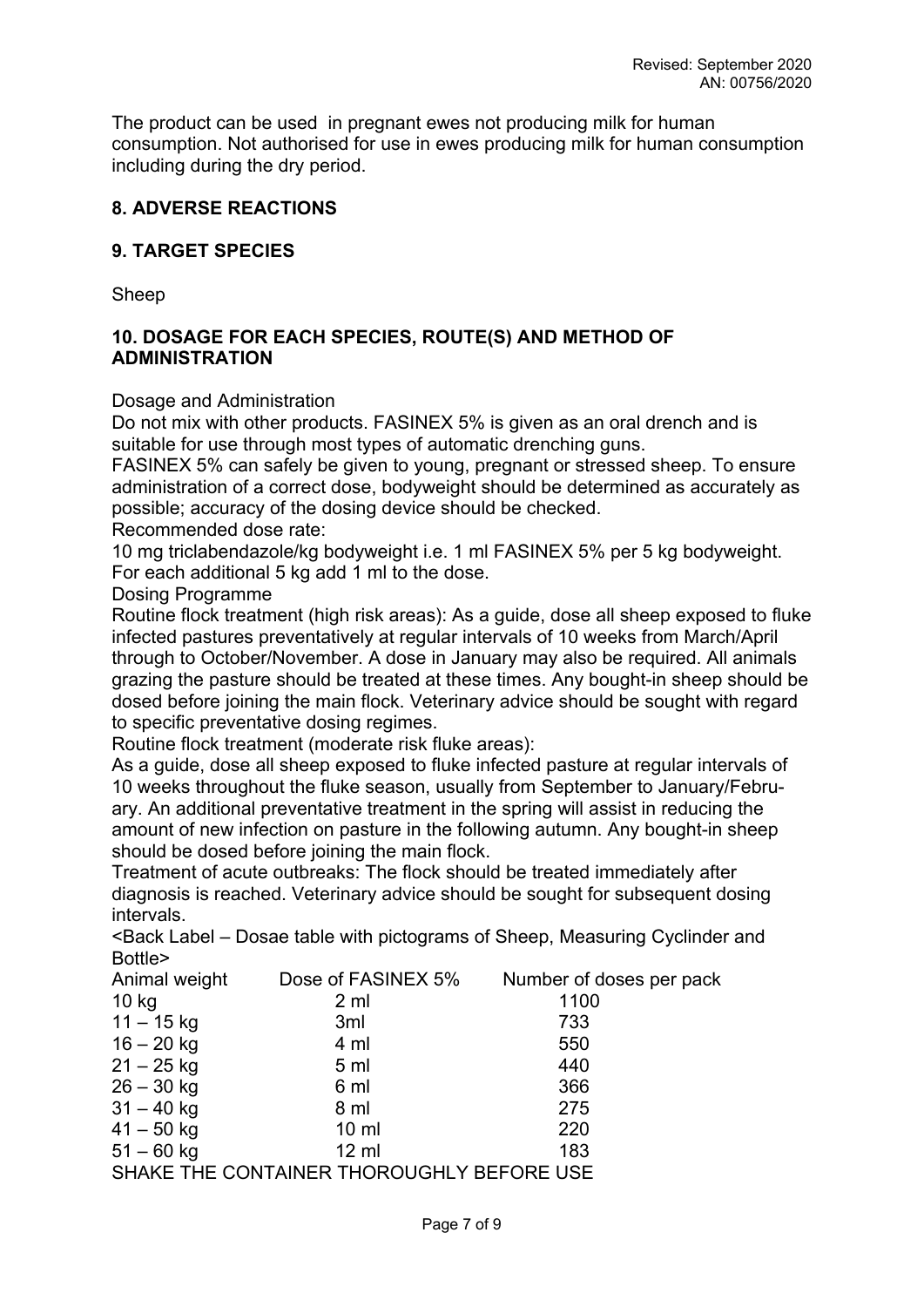Store

## **11. ADVICE ON CORRECT ADMINISTRATION**

### **12. WITHDRAWAL PERIOD**

Animals must not be slaughtered for human consumption during treatment. Sheep may be slaughtered for human consumption only after 56 days from the last treatment. Not authorised for use in ewes producing milk for human consumption including during the dry period. Do not use within 1 year prior to the first lambing in ewes intended to produce milk for human consumption.

### **13. SPECIAL STORAGE PRECAUTIONS**

<Back Label – towards bottle neck, Diagram of bottle closure> FOR A PROPER CLOSURE, PRESS IN THE CENTRE OF THE LID

Protect from freezing. Do not store above 25˚C. Store in tightly closed original container. Protect from light. For animal treatment only.

**[Pharmaceuticals ONLY** *- The following statement should be included if there is an in-use shelf life (example: solution for injection)]*

<When the container is broached/opened for the first time, using the in-use shelf-life which is specified on this package leaflet, the date on which any product remaining in the container should be discarded should be determined. This discard date should be written in the space provided.>

#### **14. SPECIAL WARNING(S)**<User Warnings>

#### Operator Warnings

When using do not eat, drink or smoke. Wash splashes from eyes and skin immediately. Take off immediately any contaminated clothing.

Wash hands and exposed skin before meals and after work.

Do not contaminate ponds, waterways or ditches with the product or used container. Use unaltered from original container. Clean drenching equipment before and after use.

### **15. EXPIRY DATE**

EXP:

## **16. SPECIAL PRECAUTIONS FOR THE DISPOSAL OF UNUSED PRODUCTS OR WASTE MATERIALS, IF ANY**

Dispose of any unused product and empty containers in accordance with guidelines from your local waste regulation authority.